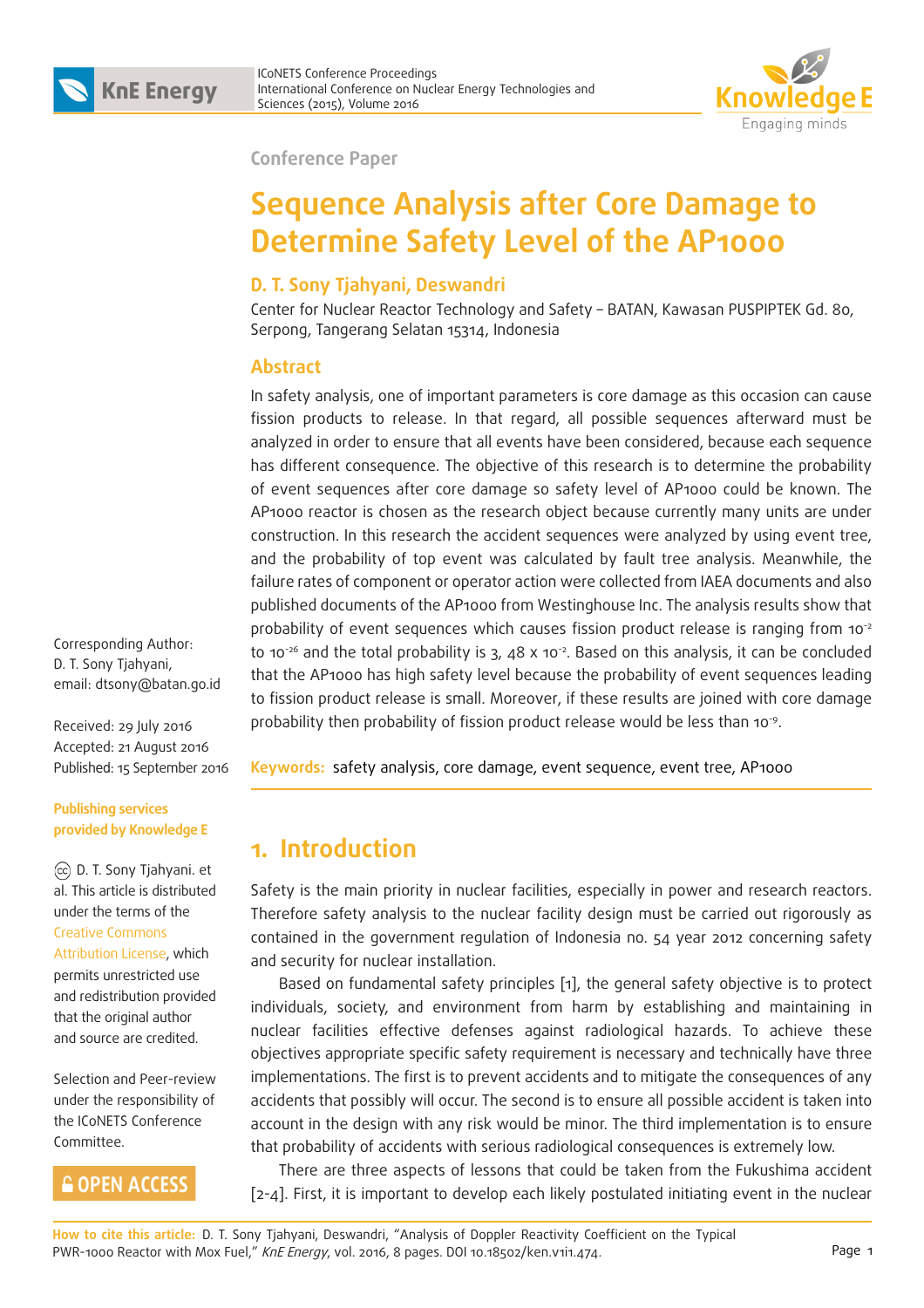**KnE Energy ICONETS Conference Proceedings** 

reactor. It would be easy to mitigate when a hypothetical event is occurred. Second, nuclear reactor which is used as energy source (Nuclear Power Plant, NPP) has complex characteristic, therefore safety design shall be provided since the beginning rather than after the accident happen. Third, all risk possibility and mitigation method shall be generally known in advance.

The fission product release to environment is a consequence of reactor existence that must get a careful attention. Fission product could be released to environment in two stages: (1) core damage and (2) containment system fail to function after the core damage happen. Therefore, these two parameters can be used as reference to find out the safety level of a light water reactor. The smaller occurrence probability means the higher level of reactor safety. There are three levels of the probabilistic safety assessment (PSA) where each has purpose in the safety analysis. Level 1 PSA is to determine core damage probability, so that it can be known the reliability level of safety system. Level 2 PSA is to establish the probability of fission product release, therefore it can find out reliability level of stage or system that issued to prevent the fission product release to the environment. Whereas level 3 PSA is to calculate risk that is accepted by public and other societal if accident happen.

The AP1000 (Advanced Passive Pressurized Water Reactor 1000) is a two-loop3400 MWt pressurized water reactor (PWR) which is included as generation III+ and use passive system as core cooling system to prevent core damage. This reactor type is being built in some countries currently.

Several research activities related with PSA have been carried out i.e. to determine failure probability of non-safety system to prevent severe accident [5], probabilistic analysis to modify the system [6], and analysis of system failure scenario to determine severe accident probability of AP1000 [7]. As continuation of the research to determine the failure probability of AP1000 safety system, the purpose of this paper is to analyze event sequences after core damage in AP1000 by using probabilistic method. Based on this analysis, it will be known safety level of the AP1000. The analysis is done by using event tree and each probability of top event is calculated by using fault tree analysis. Failure rate of component used in calculation is based on AP1000 data that is published by Westinghouse and data from IAEA Tecdoc [8-12].

### **2. Level 2 PSA and Description of AP1000**

To ensure that nuclear power plant is designed and operated with safe and secure, therefore it is needed safety analysis before the reactor was built as mandated on Government Regulation of Indonesia no. 2 year 2014 regarding licensing for nuclear installation and nuclear material utilization.

Probabilistic safety assessment is one of the methods that was used to the safety analysis. Within the scope of this analysis includes determining fission product release to environment if design basis accident (DBA) was occurred. It caused core damage as well as potentially release fission product. This analysis is known as level 2 PSA. The analysis is assumed that systems are included level 3 DiD (Defence in Depth) which is to overcome DBA failed. In fact, design basis accident and core damage is very small possibility.

The important insight in the level 2 PSA is to identify path of the radioactive materials released form fuel to containment that might disperse into the environment [13, 14]. Important results that will be obtained in this analysis is to prevent the accident propagation, mitigation action that is required and physical barrier that is provided. Therefore, the purpose of an evaluation of power reactor after core damage is to identify adequacy and availability these aspects. The probability of release to environment is depending on the quantity of core melt and effort to mitigation action that is done in the containment also the integrity of containment.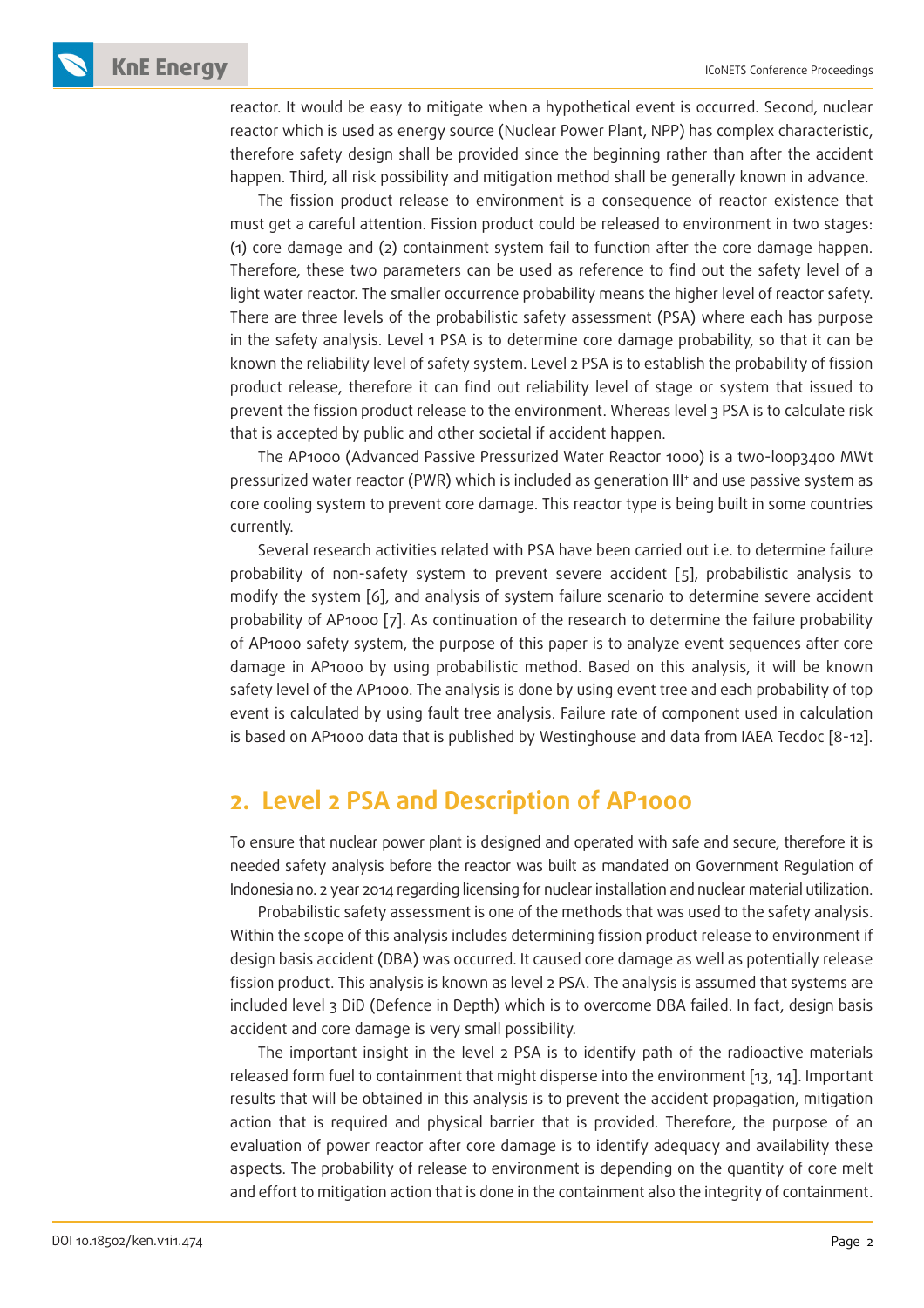**KnE Energy ICONETS Conference Proceedings** 

In the level 2 PSA is used containment event tree (CET) that is to describe accident propagation or an occurrence. The aim of analysis is to identify accident sequence which is to lead against the loss of confinement function.

AP1000 is PWR generation III<sup>+</sup> type which all core cooling systems use passive system (passive core cooling system, PXS). These system consist of the accumulator, the core makeup tank (CMT), the passive residual heat removal system (PRHR), the automatic depressurization system (ADS), the In-containment refueling water storage tank (IRWST) and the passive containment cooling system (PCS). These systems are category of level 3 DiD that is to prevent design basis accident. Except for PCS was still needed to mitigate after core damage that is to minimize consequence [15].

The accumulator is used to inject water to the reactor core when the core pressure is low, e.g. in the event of large loss of coolant accident (LLOCA) condition. The CMT is functioned to inject water if small loss of coolant accident (SLOCA) is occurred, also other events when the core pressure is still high. The PRHR is used to remove decay and residual heat in the reactor and is operated passively. The IRWST is provided as heat sink from the PRHR. The ADS is to control pressure of the level 3 DiD systems except for the accumulator and the PCS, so these systems is operating optimally. The PCS has a function as ultimate heat sink which is operated passively. These systems diagram are illustrated in Fig. 1.



**Figure 1:** Diagram of AP1000 [15].

With the proper functioning of these systems, core damage is not happened caused design basis accident. However, AP1000 is strictly designed to mitigate core damage. Because core damage is significance parameter for safety level on the light water reactor. To mitigate after core damage, the operator can flood the reactor cavity as shown in Fig. 2. Water which is used for this process from IRWST. This condition will cause the lower portion of the reactor vessel become submerged. Based on an insulating structure that around the reactor vessel will configurate the water stream to reach the vessel. The water will flow around the bottom vessel head and up the vessel insulation wall annulus. In this event, to vent resulting steam from cooling the bottom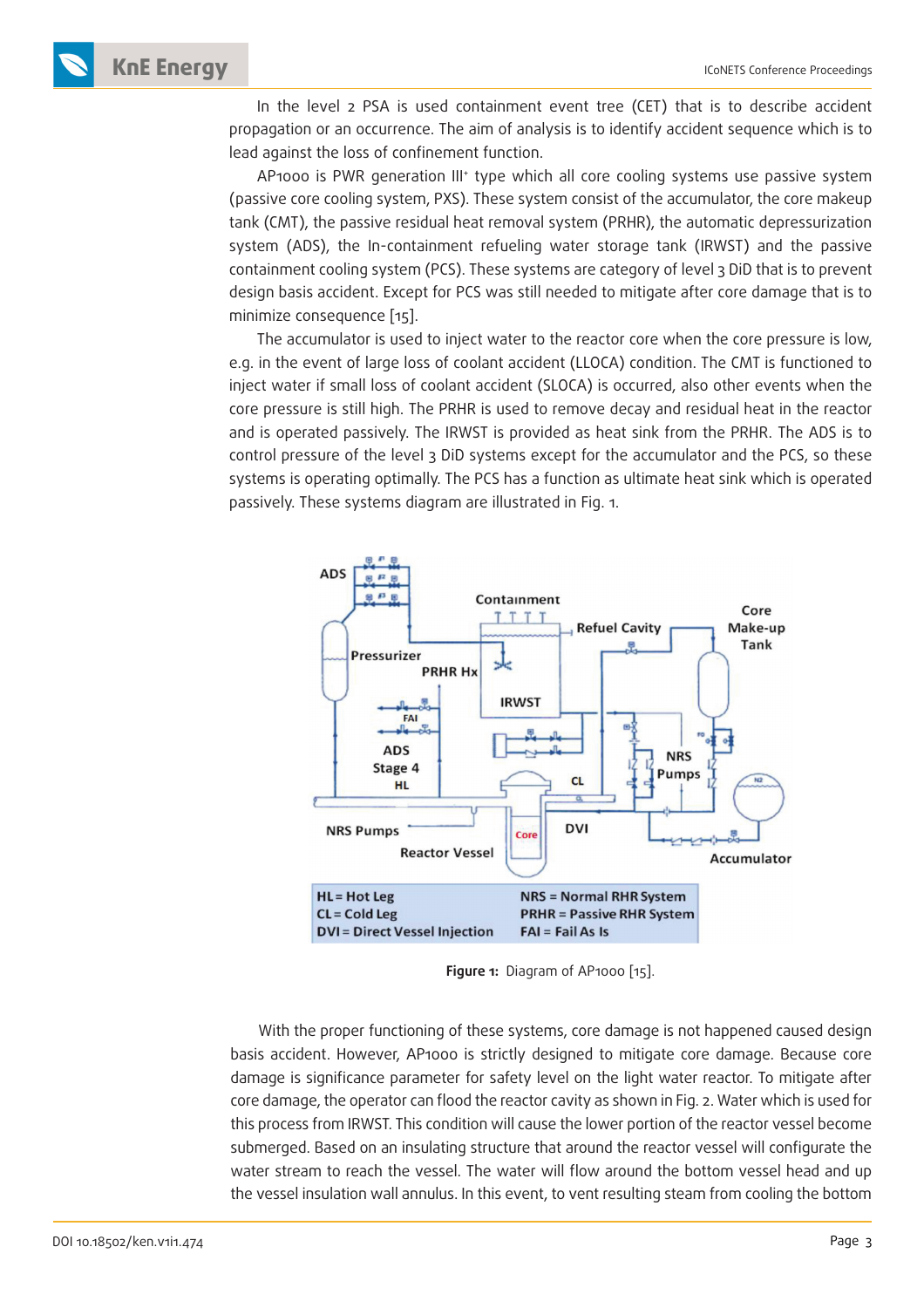

vessel from the reactor cavity, so that the reactor vessel become depressurization. This cooling process is sufficient to prevent molten core debris in the lower head caused of melting the steel vessel wall and spilling to containment. Retaining the debris in the reactor vessel provide protection the containment integrity. This process prevent severe accident phenomena, such as ex-vessel steam explosion and core-concrete interaction with molten core material.



**Figure 2:** Cooling Phenomena on the Reactor Core Damage [16].

on the probabilistic safety assessment consider all event combination if all cooling event on the reactor vessel was failed. However based on the probabilistic theory, probability of this event is very small. Nevertheless, shall be done analysis because it have seriously consequence.

# **3. Methodology**



**Figure 3:** Analysis Stages for Calculation of Event Sequence Probability.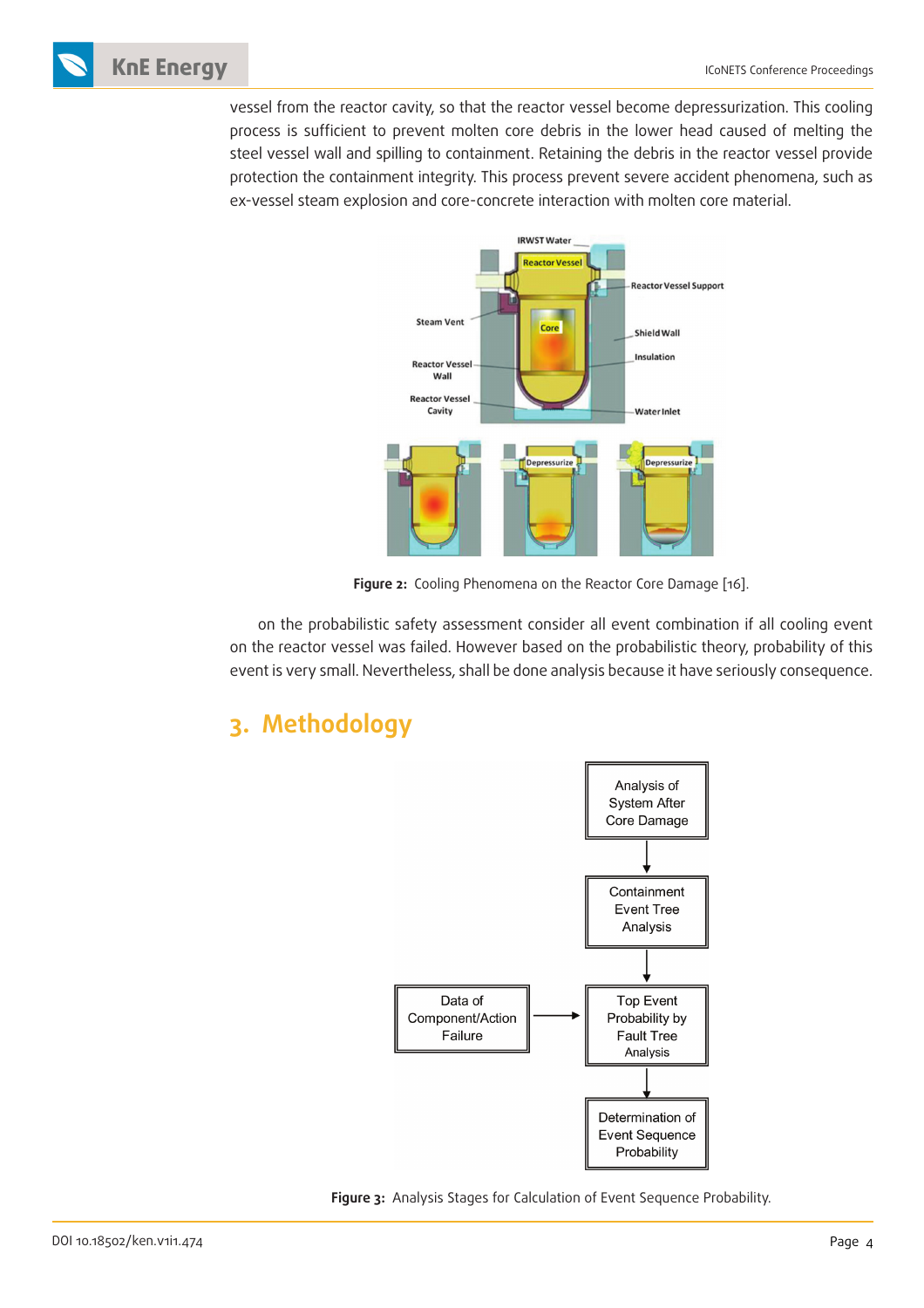

Analysis is carried out by constructing CET. The core melt event is assumed, several top events is selected as event sequence or event propagation by using analysis of system. The top events which is selected is to mitigate radioactive material release. Furthermore, each probability of top event is determined by using fault tree analysis. Data of component failure is adopted AP1000 data which was published and IAEA generic data [8-12]. Finally, the total probability of event sequences are calculated. Scope of event sequence analysis that is considered is based on standard mitigation system of PWR. Simply methodology diagram which is done shown in Fig. 3.

## **4. Result and Discussion**

The analysis of system has been done and based on Fukushima accident learning, then mitigation stages which are to prevent radioactive materials release are constructed. There are ten stages that is depressurization after unflooding core (PT), Containment Isolation (IP), Reactor Cavity Flooding (PK), Core Flooding (PR), Debris drop to Cavity (DK), Containment Cooling by PCS (PC), Steam Release by Venting (PV), Containment Integrity (IS), Hydrogen Control (PH), and Fire/Explosion Control (PL). To use these top events, then it is constructed event tree as illustrated in Fig. 4. As shown in Fig. 4, there are 21 event sequences, The fission product release is not occurred in the event sequence no. 1 because all mitigations is success. The event sequence no.1 is event which is expected on the safety of power reactor. In this event, core damage is occurred but fission product is remain in the containment.

PCS is important system as shown in Fig. 4, if PCS is success, then is not needed venting and containment integrity, because cooling process is continuity, so the core damage process are not sustained. In this event would be more better if hydrogen control is success, so that it is not required fire/explosion control (event sequence no. 1, 6, 10, and 15). The PCS system is similar with containment spray (CS) on the PWR generation II that is to cool the containment and to deposition fission product. The difference is PCS including passive system so it can be operated without electric power supply, whereas CS is active system.

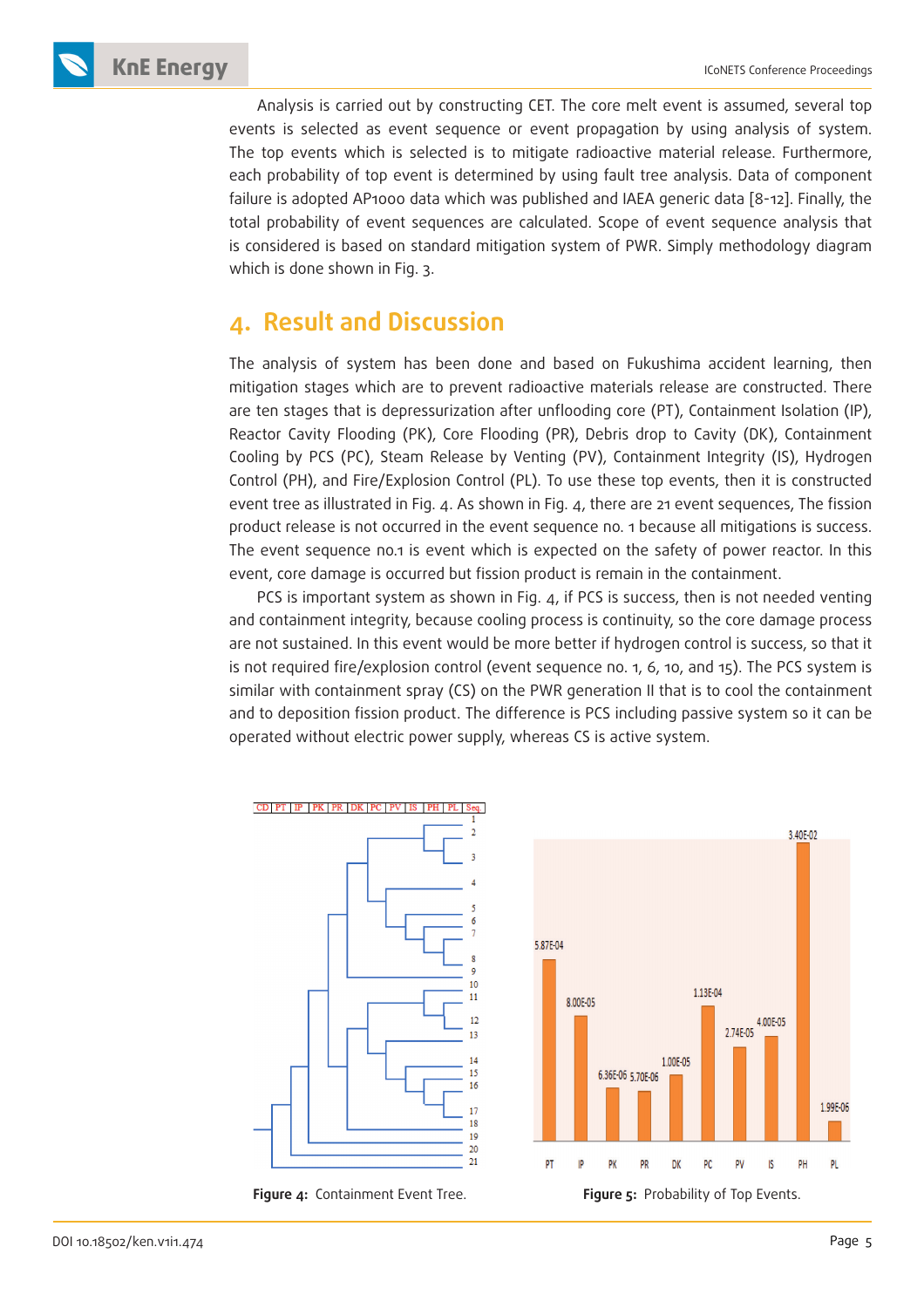### **KnE Energy ICONETS Conference Proceedings**

If PCS failed and then temperature will rise. In this event, pressure will increase or will be possibility produced hydrogen, then venting shall operate. If this mitigation is success, then it is not needed containment integrity, hydrogen control, and fire/explosion control (event sequence no. 4 and 13). If venting system is fail, then prevention of fission product release is depended on containment integrity, hydrogen control and explosion control (event sequence no. 5, 6, 7, 8, 14, 15, 16 and 17).

Result of event tree analysis also show if debris is not entered to reactor cavity, then PCS, hydrogen control and explosion control become not function (event sequence no 9 and 18), so it have possibility to be released fission product to environment.

Fig. 4 also show three probability of top events shall be very small that is depressurization, containment isolation, reactor cavity flooding (sequence no. 19, 20 and 21). In this case, there are not other event that can mitigate if these systems failed. If it be compared with PWR generation II, reactor cavity only seen at the PWR generation III+ . This system is to contain debris or core melting.

By using fault tree analysis, probability of top event is shown in Figure 5. Failure probability of top events is enough small that is 10 $2$  to 10 $6$  because each probability of system will be multiplied with the other system or actions, so become the event sequence.

Calculation of event sequence probability is presented in Table 1. Table 1 show that the probability of event is generally small that is 10<sup>-2</sup> to 10<sup>-26</sup>. It means mitigation system of AP1000 could confine fission product after core damage occurred.

Probability of each sequence is not linear with quantity of fission product release or consequence. It means large probability of event sequence do not always release large quantity of fission product, so also on the contrary.

Probability of event sequence no. 2 is largest that is  $3.40 \times 10^{-2}$ , but quantity of the fission product released is small. In this case, all top events which assumed is success, only the hydrogen control fail. However the explosion/fire control is not occurred because fire control is success so that quantity of fission product release is small.

Probability of event sequence no. 17 is smallest that is  $4.77 \times 10^{-26}$ . Nevertheless if observed on this sequence, there are failure for six top events (PR, PC, PV, IS, PH and PL), then quantity of the fission product release is large. In this event, because of core unflooding so core damage is occurred. Hereafter, it is followed failure of PCS. It means core is not happened cooling process, so possibility core damage continued. Moreover, this condition is initiated with failure of venting system, then pressure and temperature increased and core damage become seriously. In this scenario, containment integrity also fail, and amount of hydrogen that is produced from core damage phenomena is increasing because hydrogen control also fail. In this event, it will initiate fire or explosion occurrence because fire or explosion control also fail. To determine quantity of each sequence is required comprehensively analysis especially deterministic analysis.

Table 1 and Fig. 4 show probability of three event sequences (no. 19, 20 and 21) that are 10-4 to 10-6. These sequences require attention that are PT, IP and PK. If three top events is happened, then the other top events are not significantly function to prevent continually core damage and it might happen fission product release with large quantity.

Based on Table 1, quantitative of fission product release can be distinguished three levels that are minor, intermediate and major. For example, event sequence no. 2 as minor level, event sequence no. 4 as intermediate level and event sequence no. 17 as major level. To clasify all event sequences, it is required deterministic analysis with including physical phenomena for each sequence.